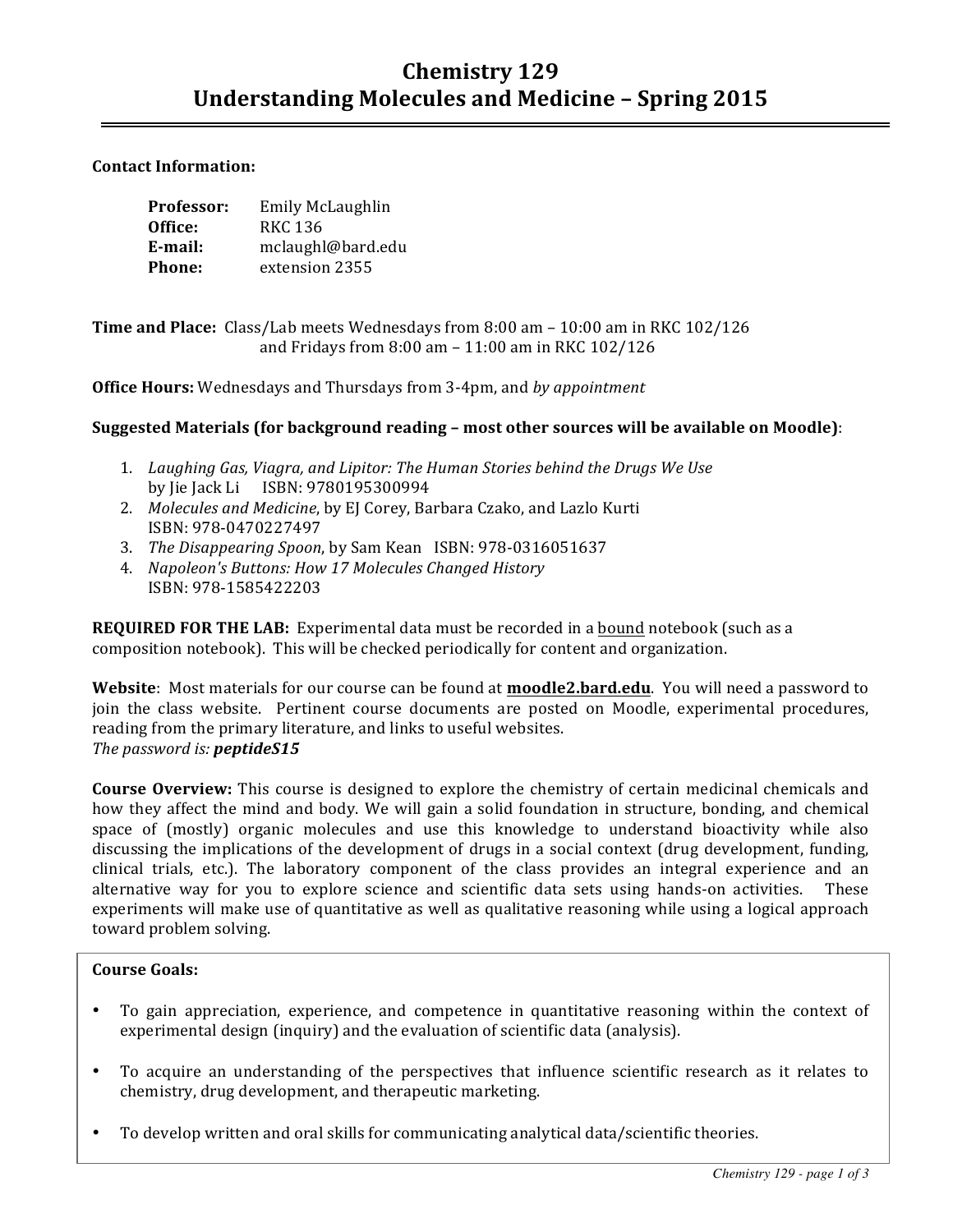**Grading in the course:** This grading for this course is weighted and outlined below.

| • Class attendance and participation | 10 <sub>%</sub> |
|--------------------------------------|-----------------|
| • Laboratory                         | 25%             |
| • Independent and Team Projects      | 35%             |
| • Midterm Exam                       | 20\%            |
| • Final Assessment                   | 10 <sub>%</sub> |

**Class attendance and participation:** Regular attendance and participation in this class is the best way to grasp the concepts and principles being discussed (and is directly influences 10% of your grade in this course). If you are late or absent, it is your responsibility to contact the instructor to find out what you *missed and to complete any overdue work.*

**Laboratory:** Lab reports/worksheets will be assigned during or after completion of the experiment. Many of experiments will be completed over multiple weeks. The guidelines and due dates for assignments will be announced and posted on the moodle2 website.

**Independent Projects:** Two independent "case-study" type projects will be assigned. These guided assignments are related closely to course material and are designed to exercise your analytical and critical thinking skills while providing an opportunity to practice these skills through writing.

**Team Project:** Throughout the semester, you will work in small groups (3-4 students) to tackle one larger project. This project will culminate in a brief oral presentation and written analysis/solution to the Thalidomide case study. You will be provided with opportunities to present drafts to your instructor as the semester progresses.

**Midterm Exam:** One midterm examination will include problem solving and questions based on material covered throughout the semester. Be sure to take good notes and work homework problems when they are assigned. Guidelines for the midterm will be posted on the moodle2 website one week before the exam (tentatively scheduled for March 13th).

**Final Assessment:** During the final class meeting, you are required to participate in an in-class individual assessment wherein you will be presented one final case study. More details will follow.

*Note: College policies and penalties (see the Bard College Student Handbook) regarding plagiarism and* academic dishonesty will be strictly enforced in this course.